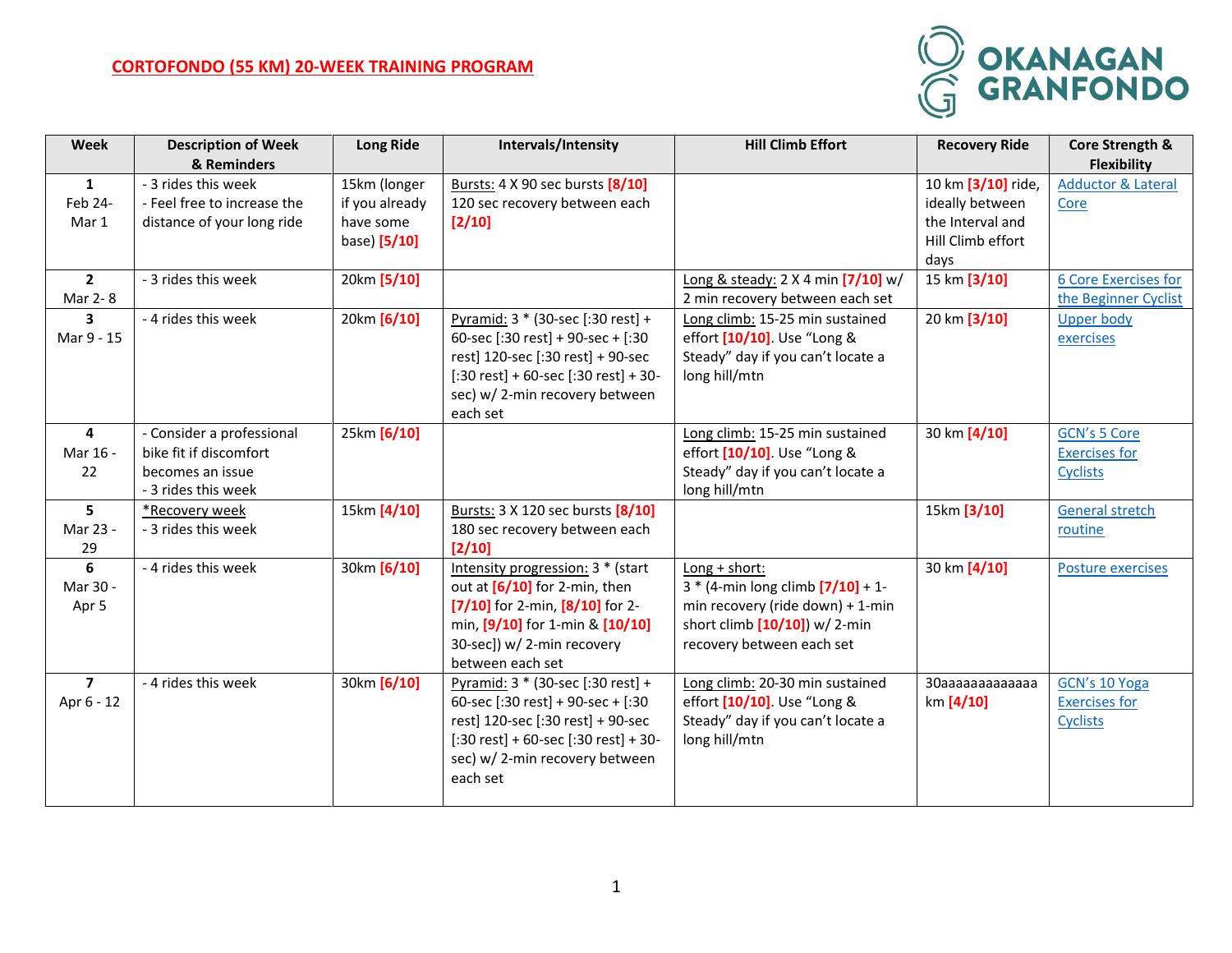## **CORTOFONDO (55 KM) 20-WEEK TRAINING PROGRAM**



| <b>Week</b>             | <b>Description of Week</b>               | <b>Long Ride</b> | Intervals/Intensity                                                                                                                                                                                                    | <b>Hill Climb Effort</b>                                                                                                                                        | <b>Recovery Ride</b>      | Core Strength &                                                                              |
|-------------------------|------------------------------------------|------------------|------------------------------------------------------------------------------------------------------------------------------------------------------------------------------------------------------------------------|-----------------------------------------------------------------------------------------------------------------------------------------------------------------|---------------------------|----------------------------------------------------------------------------------------------|
|                         | & Reminders                              |                  |                                                                                                                                                                                                                        |                                                                                                                                                                 |                           | <b>Flexibility</b>                                                                           |
| 8<br>Apr 13 - 19        | *Big mileage week<br>- 5 rides this week | 35km [6/10]      | Bursts: 8 X 120 sec bursts [9/10]<br>180 sec recovery between each<br>$[2/10]$                                                                                                                                         | Long + short:<br>$5 * (4 - min long climb [7/10] + 1 -$<br>min recovery (ride down) + 1-min<br>short climb [10/10]) w/ 2-min<br>recovery between each set       | 2 days @ 320 km<br>[4/10] | <b>Core Training with</b><br><b>Peter Sagan</b>                                              |
| 9<br>Apr 20-<br>26      | *Recovery week<br>- 4 rides this week    | 20km [5/10]      | Bursts: 5 X 120 sec bursts [8/10]<br>180 sec recovery between each<br>$[2/10]$                                                                                                                                         | Long climb: 20-30 min sustained<br>effort [10/10]. Use "Long &<br>Steady" day if you can't locate a<br>long hill/mtn                                            | 15 km [4/10]              | <b>Trainer Road's 5</b><br><b>Exercises to</b><br>Integrate Into Your<br><b>Cycling Plan</b> |
| 10<br>Apr 27 -<br>May 3 | - 4 rides this week                      | 40km [6/10]      | Bursts: 10 X 120 sec bursts [9/10]<br>180 sec recovery between each<br>$[2/10]$                                                                                                                                        | $Long + short:$<br>$6 * (5 - min long climb [7/10] + 1 -$<br>min recovery (ride down) + 1-min<br>short climb $[10/10]$ ) w/ 2-min<br>recovery between each set  | 30 km [4/10]              |                                                                                              |
| 11<br>May 4 - 10        | - 4 rides this week                      | 45km [7/10]      | Pyramid: 5 * (30-sec [:30 rest] +<br>60-sec [:30 rest] + 90-sec + [:30<br>rest] 120-sec [:30 rest] + 90-sec<br>$[:30 \text{ rest}] + 60$ -sec $[:30 \text{ rest}] + 30$ -<br>sec) w/2-min recovery between<br>each set | Long & steady: 8 X 2 min [8/10] w/<br>120 sec recovery                                                                                                          | 30 km [4/10]              | <b>Glutes, hamstrings</b><br>& back exercises                                                |
| 12<br>May $11 -$<br>17  | *Big mileage week<br>- 5 rides this week | 50km [7/10]      | Bursts: 12 X 120 sec bursts [9/10]<br>180 sec recovery between each<br>$[2/10]$                                                                                                                                        | $Long + short:$<br>$8 * (4$ -min long climb $[7/10] + 1$ -<br>min recovery (ride down) + 1-min<br>short climb $[10/10]$ ) w/ 2-min<br>recovery between each set | 2 days @ 30 km<br>[4/10]  |                                                                                              |
| 13<br>May $18 -$<br>24  | *Recovery week<br>- 3 rides this week    | 20km [5/10]      | Bursts: 6 X 120 sec bursts [8/10]<br>180 sec recovery between each<br>[2/10]                                                                                                                                           |                                                                                                                                                                 | 15 km [4/10]              |                                                                                              |
| 14<br>May 25 -<br>31    | - 4 rides this week                      | 50km [7/10]      | Intensity progression: 6 * (start<br>out at [6/10] for 2-min, then<br>$[7/10]$ for 2-min, $[8/10]$ for 2-<br>min, [9/10] for 1-min & [10/10]<br>30-sec]) w/ 2-min recovery<br>between each set                         | Long climb: 30-40 min sustained<br>effort [10/10]. Use "Long &<br>Steady" day if you can't locate a<br>long hill/mtn                                            | 30 km [4/10]              |                                                                                              |